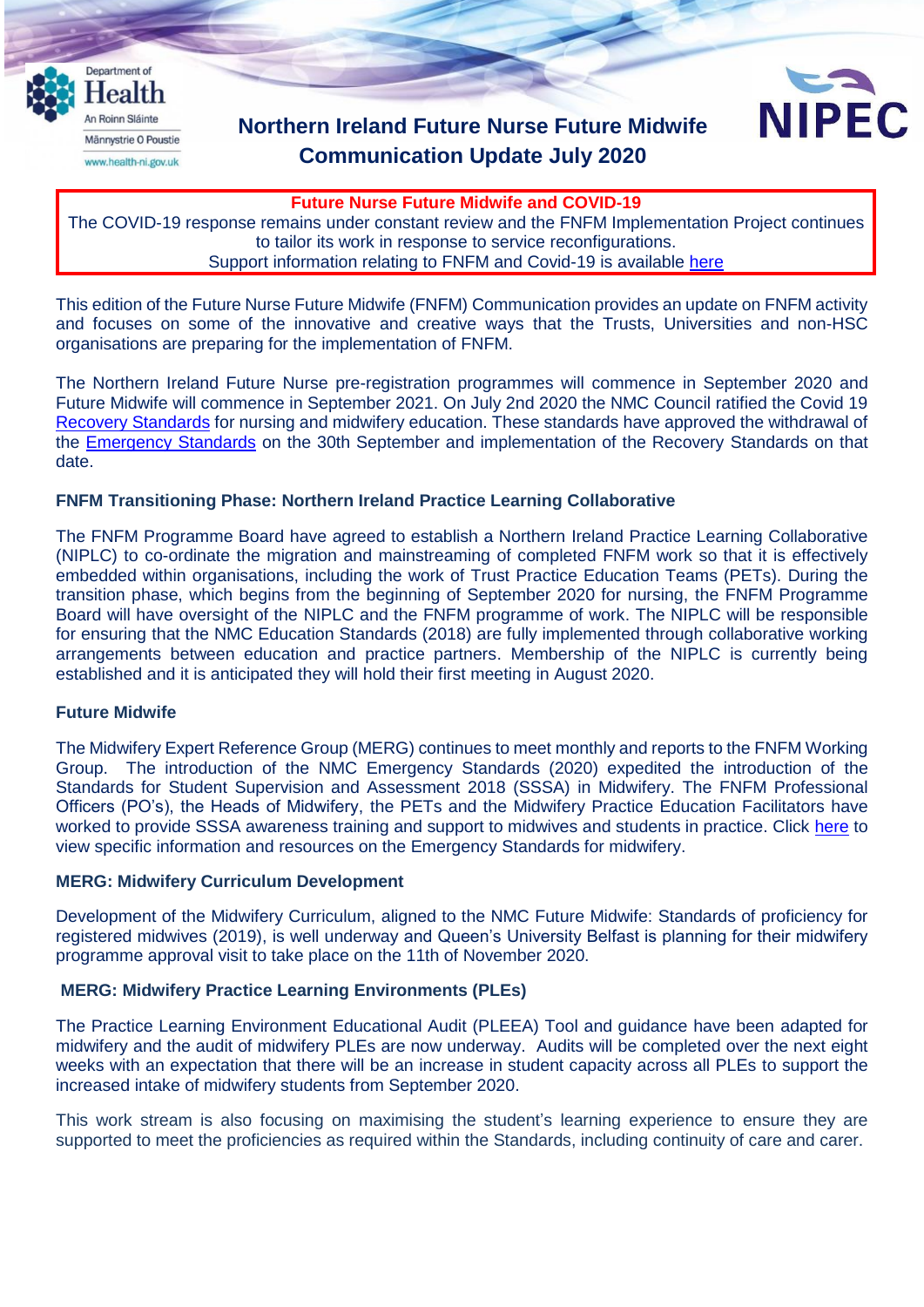## **MERG: Midwifery On-Going Record of Achievement (MORA)**

A survey relating to the assessment of student midwives in practice was conducted in June 2020 to seek midwives' views. 226 responses were received and the results indicate that achieved/not achieved is the preferred option and that this approach will be adopted for use within the MORA and the midwifery curriculum.

Midwifery practice based learning scenarios have been developed as part of the Midwifery 'New to Role' Practice Supervisor Practice Assessor Preparation Programme. Other resources to support the use of the MORA will be developed as this work stream continues to meet.

#### **Future Nurse**

#### **Northern Ireland Practice Assessment Document (NIPAD)**

The three universities are working towards developing an electronic NIPAD (e-NIPAD). A Task and Finish Group with practice and university representatives has been set up to support this process and it is anticipated the e-NIPAD will be in place for the first intake on Future Nurse students from September 2020. It is anticipated that an electronic MORA (e-MORA) will be developed in the future.

#### **Practice Learning Environment Educational Audits (PLEEAs)**

Despite the significant disruption across services during the Covid-19 response the majority of PLEEAs have now been completed; remaining audits are being progressed and monitored via the FNFM Organisational Readiness Group. There has been a significant drive by the FNFM Professional Officers, Practice Education Teams and the Universities to increase capacity within Practice Learning Environments (PLEs) amidst the identified challenges of accessing community settings during the Covid-19 response. The FNFM Working Group has asked for a Risk Management Framework to be developed to support the opening-up of community PLEs and this is currently being piloted in the WHSCT.

#### **Non-HSC Sector/Independent Sector**

Meetings were held with Non-HSC Sector/Independent Sector representatives on the 16th of June and the 22nd of July 2020 – representatives were enthusiastic to identify new Practice Learning Environments and to support students in practice amidst significant challenges posed by Covid-19. A range of resources have been developed to support the Non-HSC Sector/Independent Sector to have students in practice and to access the FNFM Practice Supervisor Practice Assessor Preparation Programmes at the HSC Learning Centre. Further information for non-HSC organisations is available through [NIPEC's FNFM Resource page](https://nipec.hscni.net/service/fnfm/fnfm-resources/) and the following links:

- [How to access the free Practice Supervisor Practice Assessor Preparation Programmes through the](https://nipec.hscni.net/download/467/general-docs/4792/fnfm-non-hsc-organisations-letter-re-preparation-programmes-final.pdf)  [HSC Learning Centre](https://nipec.hscni.net/download/467/general-docs/4792/fnfm-non-hsc-organisations-letter-re-preparation-programmes-final.pdf)
- [Non HSC Organisations Registration Form For HSC Learning Centre](https://nipec.hscni.net/download/467/general-docs/4032/fnfm-non-hsc-registration-form-for-hsc-learning-centre-220720-2.pdf)
- [FNFM Non HSC Organisations and AEIs -](https://nipec.hscni.net/download/467/general-docs/4026/fnfm-non-hsc-organisations-and-aeis-guidance-for-supporting-students-290720.pdf) Guidance For Supporting Students
- FNFM Non HSC Organisations [Step By Step Guide To Practice Learning Environments](https://nipec.hscni.net/download/467/general-docs/4790/fnfm-non-hsc-organisations-step-by-step-guide-to-ple-290720.pdf)
- [FNFM Non HSC Organisations -](https://nipec.hscni.net/download/467/general-docs/4789/fnfm-non-hsc-organisations-faqs-290720.pdf) Frequently Asked Questions

## **Engagement and Communication**

In preparation for the September 2020 launch of Future Nurse, NIPEC will be hosting a Future Nurse countdown clock from the 14th of August and Charlotte McArdle, Chief Nursing Officer, will officially mark the implementation of Future Nurse with a short video to launch Future Nurse – this will be available in September.

## **Standards for Student Supervision and Assessment (SSSA)**

FNFM Practice Supervisor Practice Assessor Preparation Programmes (Nursing) are available on the [HSC](https://www.hsclearning.com/)  [Learning Centre.](https://www.hsclearning.com/) To date circa 1500 colleagues have completed a preparation programme - the majority of which has been completed online. In addition some HSC Trusts have facilitated a small number of socially distanced FNFM Transitioning Programmes in person, where appropriate, and universities have provided some programmes to non-HSC organisations via webinars/video platforms.

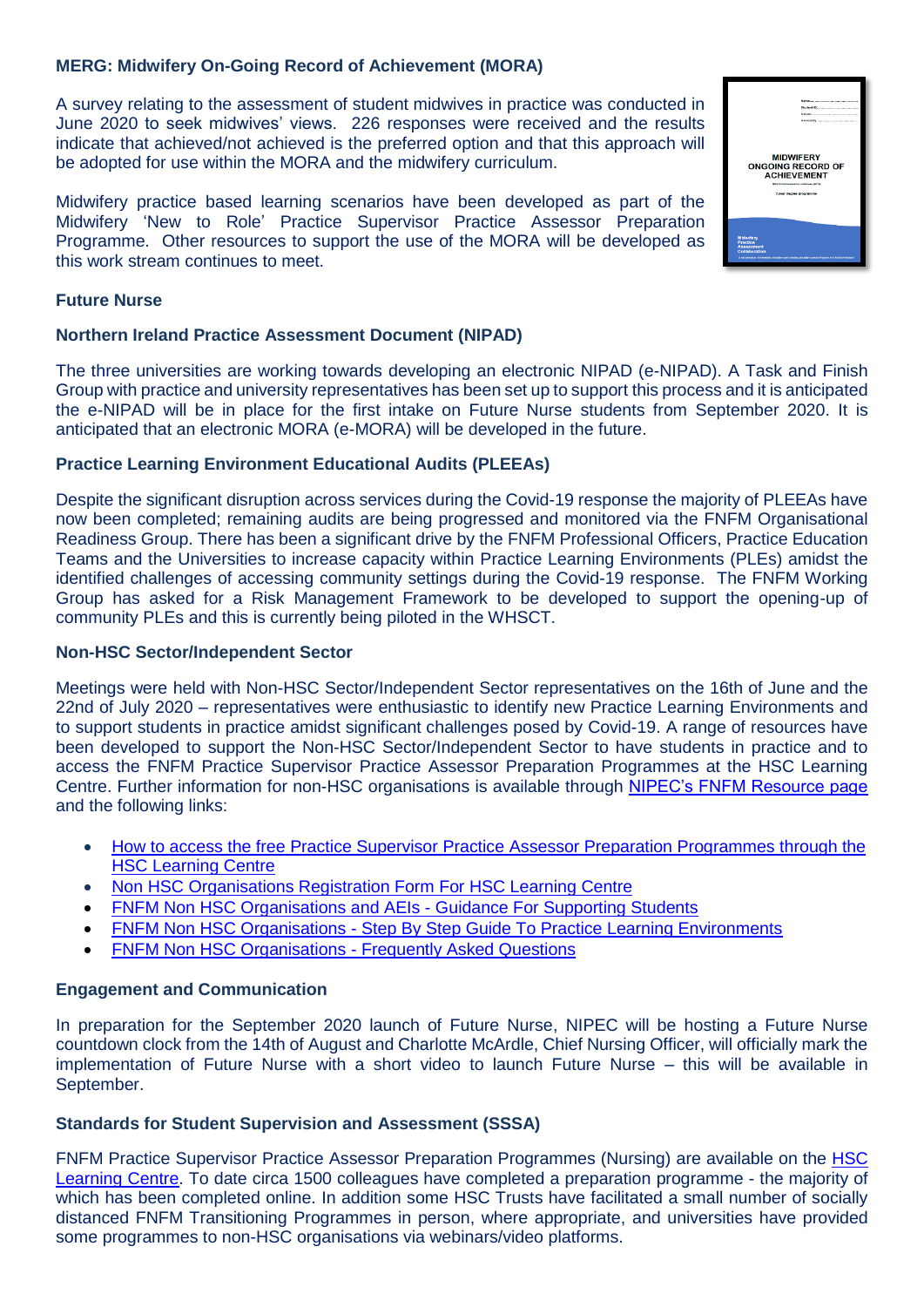Information and guidance on the FNFM Practice Supervisor Practice Assessor Preparation Programmes is available [here.](https://nipec.hscni.net/service/fnfm/fnfm-resources/)

**This section profiles just some of the innovative and creative ways that the Trusts, Universities and non-HSC organisations are preparing for the implementation of Future Nurse Future Midwife**.

**FNFM Huddle and PLE Risk Framework –** WHSCT have established a daily huddle to review the Trust's FNFM Implementation Action Plan and currently the team are working on the request from the FNFM Working Group to pilot a Risk Management Framework to support the expansion of community PLEs.







**PLEEA and Student Capacity -** SEHSCT PET have worked creatively with nominated persons to discuss how Trusts can increase PLEs and student capacity. An additional 50 student places have been secured and five new PLE's have been identified which will help facilitate the additional student nurses due to commence their undergraduate training in September 2020.

*Joanne Fitzsimons FNFM PO with Sister Sonia McCoubrey, manager of the Outpatients Department - Downe Hospital, undertaking a practice learning environments educational audit*

**Midwifery: SSSA Awareness -** Kerrie McLarnon FNFM PO in NHSCT has worked with the NHSCT PET and particularly the Midwifery Practice Education Facilitator to deliver bespoke FNFM SSSA preparation awareness with over 100 midwives attending. This resource, including the Regional Midwifery Implementation Plan, has also been made available on the Trust's IntraNet.*Midwives in NHSCT with Future Midwife*



*resources and documentation*



*A Support Clinic in the Children's Hospital facilitated by PEFs with a student and a Practice Supervisor/Practice Assessor*

**Support Clinics -** Rhonda Brown FNFM PO in the BHSCT and the BHSCT PET have facilitated a number of socially distanced Support Clinics held across various Trust sites. The Support Clinics initially provided the opportunity for Nurses, Midwives and Students to discuss and learn more about SSSA and the implementation of the NMC Emergency Standards. These have proved so successful that it has been agreed that the Support Clinics will continue to help facilitate staff with the implementation of Future Nurse from September 2020.

**SSSA FNFM Preparation Programmes -** Sharon Conlon FNFM PO and the PET in the SHSCT has been busy promoting both the SSSA FNFM 'Transitioning' and 'New to Role' Preparation Programmes. Sharon asked Marissa Best (Staff Nurse in Craigavon Area Hospital's Neonatal Unit and one of the first nurses in the Trust to complete the FNFM New to Role Programme: Nursing) to reflect on her learning having completed the FNFM Practice Assessor Preparation *New to Role* eLearning programme. Marissa stated:

- $\checkmark$  I now feel more confident in how I can personally support student learning
- $\checkmark$  It has enabled me to see how practice supervisors, practice assessors and academic assessors and the nominated person work together to support student learning
- $\checkmark$  As I gain confidence I will move into the role of practice assessor following a conversation with my nominated person
- $\checkmark$  I know how and where to access support (i.e. the PET and link lecturer/practice tutor) and where to access additional resources.

Marissa found the practice based scenarios particularly valuable in helping her understand her role and responsibilities and the videos on the Northern Ireland Practice Assessment Document (NIPAD) offered her practical information and direction as to how student learning in practice will be evidenced. We wish Marissa well as a practice supervisor and practice assessor.



*Marissa Best*